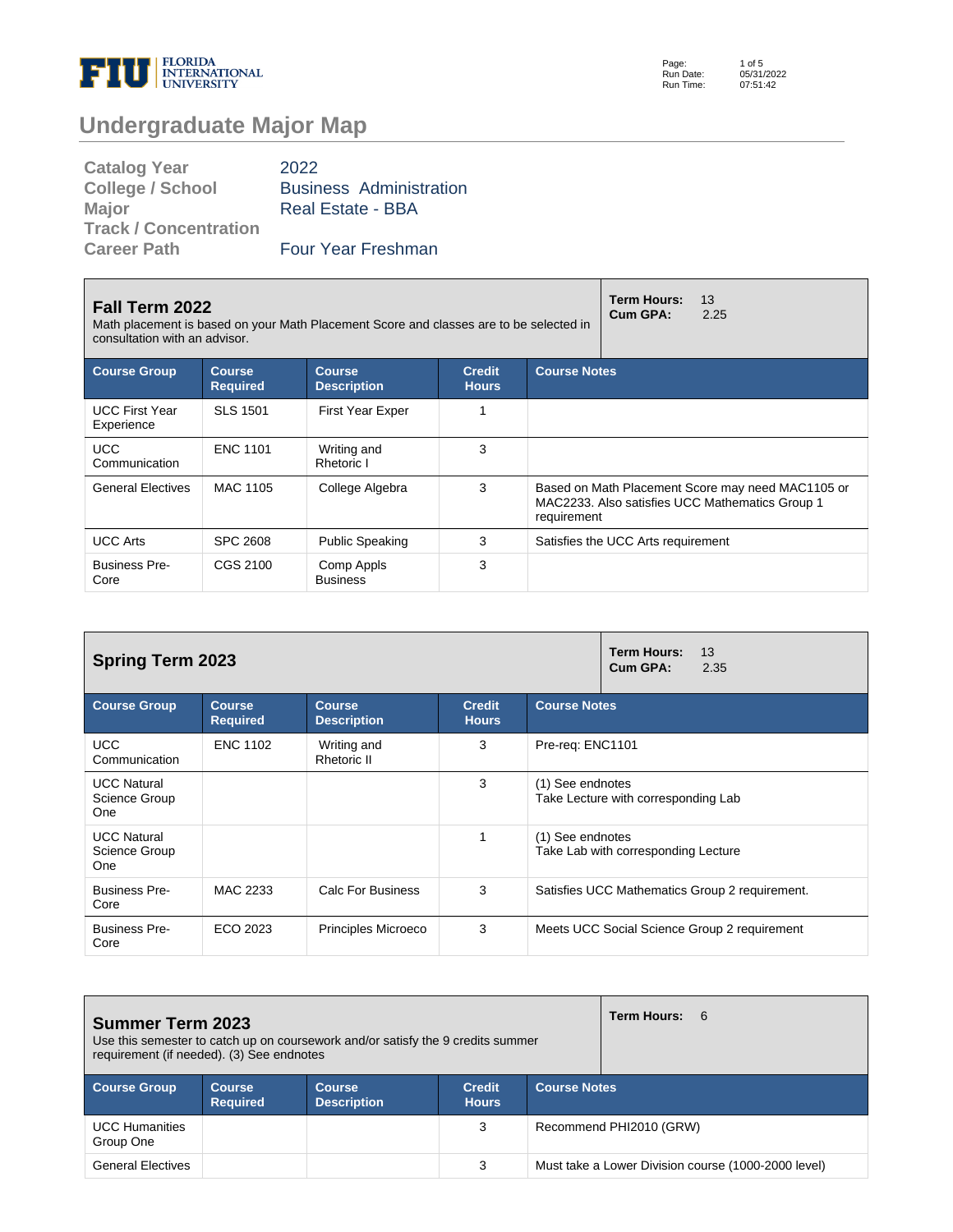

# **Undergraduate Major Map**

Page: Run Date: Run Time: 2 of 5 05/31/2022 07:51:42

| Fall Term 2023                       |                           |                                     |                               | <b>Term Hours:</b><br>12<br>Cum GPA:<br>2.5                        |
|--------------------------------------|---------------------------|-------------------------------------|-------------------------------|--------------------------------------------------------------------|
| <b>Course Group</b>                  | Course<br><b>Required</b> | <b>Course</b><br><b>Description</b> | <b>Credit</b><br><b>Hours</b> | <b>Course Notes</b>                                                |
| <b>UCC Humanities -</b><br>Group Two |                           |                                     | 3                             | (1) See endnotes. May use to satisfy the UCC GRW/GL<br>requirement |
| <b>Business Pre-</b><br>Core         | ACG 2021                  | <b>ACC Decisions</b>                | 3                             | Prereq: MAC1105 or equivalent math placement                       |
| <b>Business Pre-</b><br>Core         | ECO 2013                  | Principles<br>Macroeco              | 3                             | Meets UCC Social Science Group 1 requirement                       |
| <b>Civics</b><br>Requirement         |                           |                                     | 3                             | AMH2020 or POS2041                                                 |

| <b>Spring Term 2024</b>                      |                                  |                                     |                               |                     | <b>Term Hours:</b><br>13<br>Cum GPA:<br>2.5                                                                           |
|----------------------------------------------|----------------------------------|-------------------------------------|-------------------------------|---------------------|-----------------------------------------------------------------------------------------------------------------------|
| <b>Course Group</b>                          | <b>Course</b><br><b>Required</b> | <b>Course</b><br><b>Description</b> | <b>Credit</b><br><b>Hours</b> | <b>Course Notes</b> |                                                                                                                       |
| <b>UCC Natural</b><br>Science - Group<br>Two |                                  |                                     | 3                             | (1) See endnotes    | Take Lecture with corresponding Lab                                                                                   |
| <b>UCC Natural</b><br>Science - Group<br>Two |                                  |                                     | 1                             | (1) See endnotes    | Take Lab with corresponding Lecture                                                                                   |
| <b>Business Pre-</b><br>Core                 | STA 2023                         | Stat Bus & Eco                      | 3                             |                     | Also satisfies UCC Mathematics Group 1 requirement                                                                    |
| <b>Business Pre-</b><br>Core                 | ACG 3301                         | Managerial<br>Accounting            | 3                             | Pre-req: ACG2021    |                                                                                                                       |
| <b>General Electives</b>                     |                                  |                                     | 3                             |                     | Must take a Lower Division course (1000-2000 level). Must<br>take course that is Gordon Rule Writing (GRW) if pending |

| <b>Summer Term 2024</b><br>Use this semester to catch up on coursework and/or satisfy the 9 credits summer<br>requirement (if needed). (3) See endnotes |                           |                                     |                               |                     | <b>Term Hours: 3</b> |                                                                                                                       |
|---------------------------------------------------------------------------------------------------------------------------------------------------------|---------------------------|-------------------------------------|-------------------------------|---------------------|----------------------|-----------------------------------------------------------------------------------------------------------------------|
| <b>Course Group</b>                                                                                                                                     | Course<br><b>Required</b> | <b>Course</b><br><b>Description</b> | <b>Credit</b><br><b>Hours</b> | <b>Course Notes</b> |                      |                                                                                                                       |
| <b>General Electives</b>                                                                                                                                |                           |                                     | 3                             |                     |                      | Must take a Lower Division course (1000-2000 level). Must<br>take course that is Gordon Rule Writing (GRW) if pending |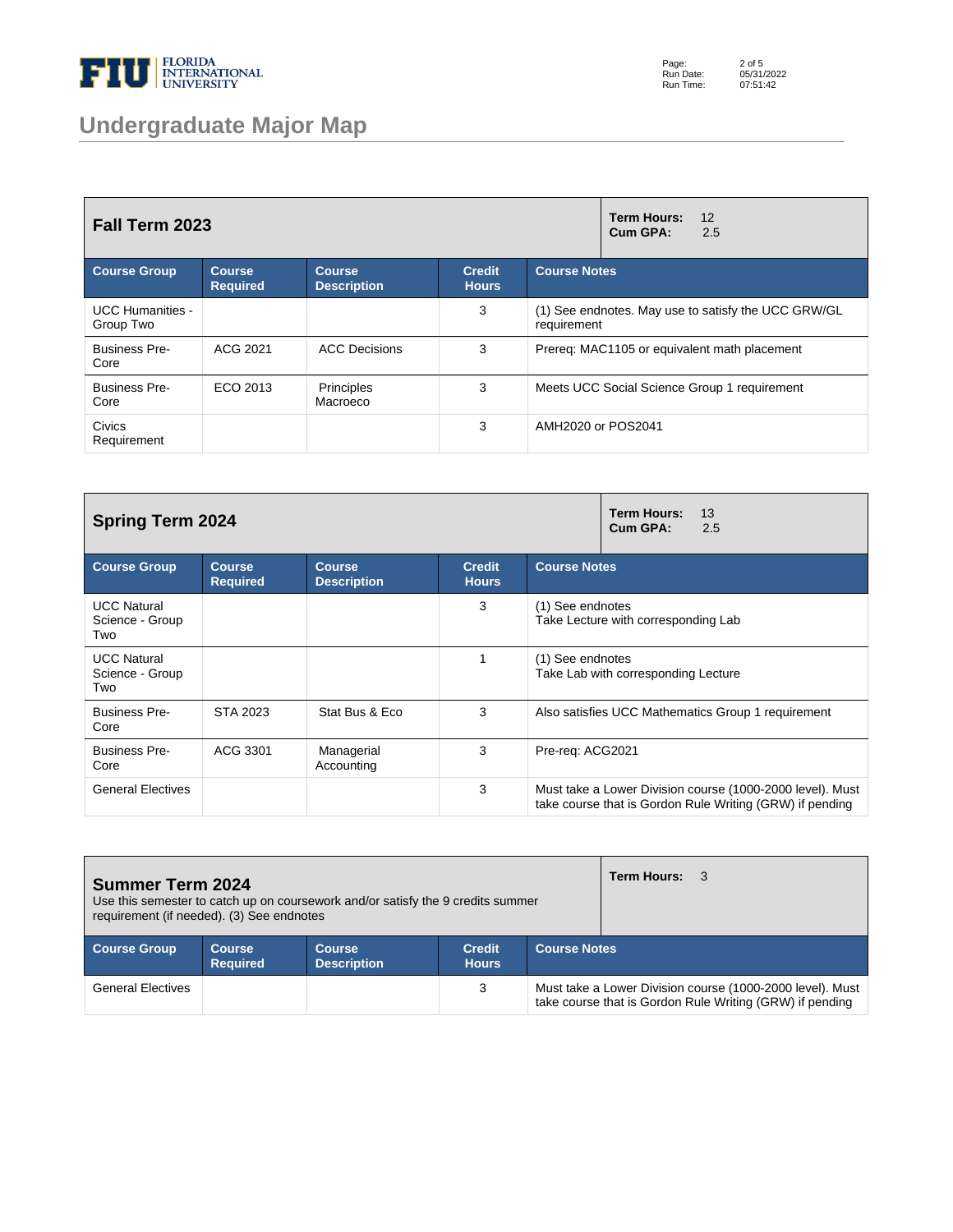

# **Undergraduate Major Map**

| Fall Term 2024                       |                                  |                                     |                               | <b>Term Hours:</b><br>15<br>Cum GPA:<br>2.5                     |
|--------------------------------------|----------------------------------|-------------------------------------|-------------------------------|-----------------------------------------------------------------|
| <b>Course Group</b>                  | <b>Course</b><br><b>Required</b> | <b>Course</b><br><b>Description</b> | <b>Credit</b><br><b>Hours</b> | <b>Course Notes</b>                                             |
| <b>Business Core</b><br>Requirements | MAN 3025                         | Organization &<br>Mgmt              | 3                             |                                                                 |
| <b>Business Core</b><br>Requirements | MAR 3023                         | Introduction to<br>Marketing        | 3                             | May be used to satisfy the Global Learning (GL)<br>requirement. |
| <b>Business Core</b><br>Requirements | FIN 3403                         | Financial<br>Management             | 3                             | Pre-req: All business pre-core                                  |
| <b>Business Core</b><br>Requirements | COM 3112                         | <b>Writing for Business</b>         | $\overline{2}$                | COM3112+GEB3003-Should be taken same semester                   |
| <b>Real Estate Core</b>              | REE 3043                         | <b>Real Estate Prin</b>             | 3                             | Pre-req: 45 credit hours earned, 2.5 GPA or higher              |
| <b>Business Core</b><br>Requirements | GEB 3003                         | Career<br>Management                |                               | COM3112+GEB3003-Should be taken same semester                   |

| <b>Spring Term 2025</b>                   |                                  | <b>Term Hours:</b><br>15<br>Cum GPA:<br>2 |                               |                                                                                                 |
|-------------------------------------------|----------------------------------|-------------------------------------------|-------------------------------|-------------------------------------------------------------------------------------------------|
| <b>Course Group</b>                       | <b>Course</b><br><b>Required</b> | <b>Course</b><br><b>Description</b>       | <b>Credit</b><br><b>Hours</b> | <b>Course Notes</b>                                                                             |
| <b>Business Core</b><br>Requirements      | QMB 3200                         | Bus Stats &<br>Analysis I                 | 3                             | Pre-reg: All business pre-core                                                                  |
| <b>Business Core</b><br>Requirements      | ISM 3011                         | Info System Mgt                           | 3                             | Pre-reg: All business pre-core                                                                  |
| <b>Real Estate Core</b>                   | REE 4433                         | Legal Environ Re                          | 3                             | Pre-reg: REE3043                                                                                |
| <b>Real Estate</b><br>Electives           |                                  |                                           | 3                             | 3000/4000 level courses with the following pre-fixes- ENT,<br>FIN, GEB, ISM, MAN, MAR, REE, TRA |
| Business 3000-<br>4000 Level<br>Electives |                                  |                                           | 3                             | 3000/4000 level courses with the following pre-fixes- ENT.<br>FIN, GEB, ISM, MAN, MAR, REE, TRA |

| Summer Term 2025                                                                                                             |  |
|------------------------------------------------------------------------------------------------------------------------------|--|
| Use this semester to catch up on coursework and/or satisfy the 9 credits summer<br>requirement (if needed). (3) See endnotes |  |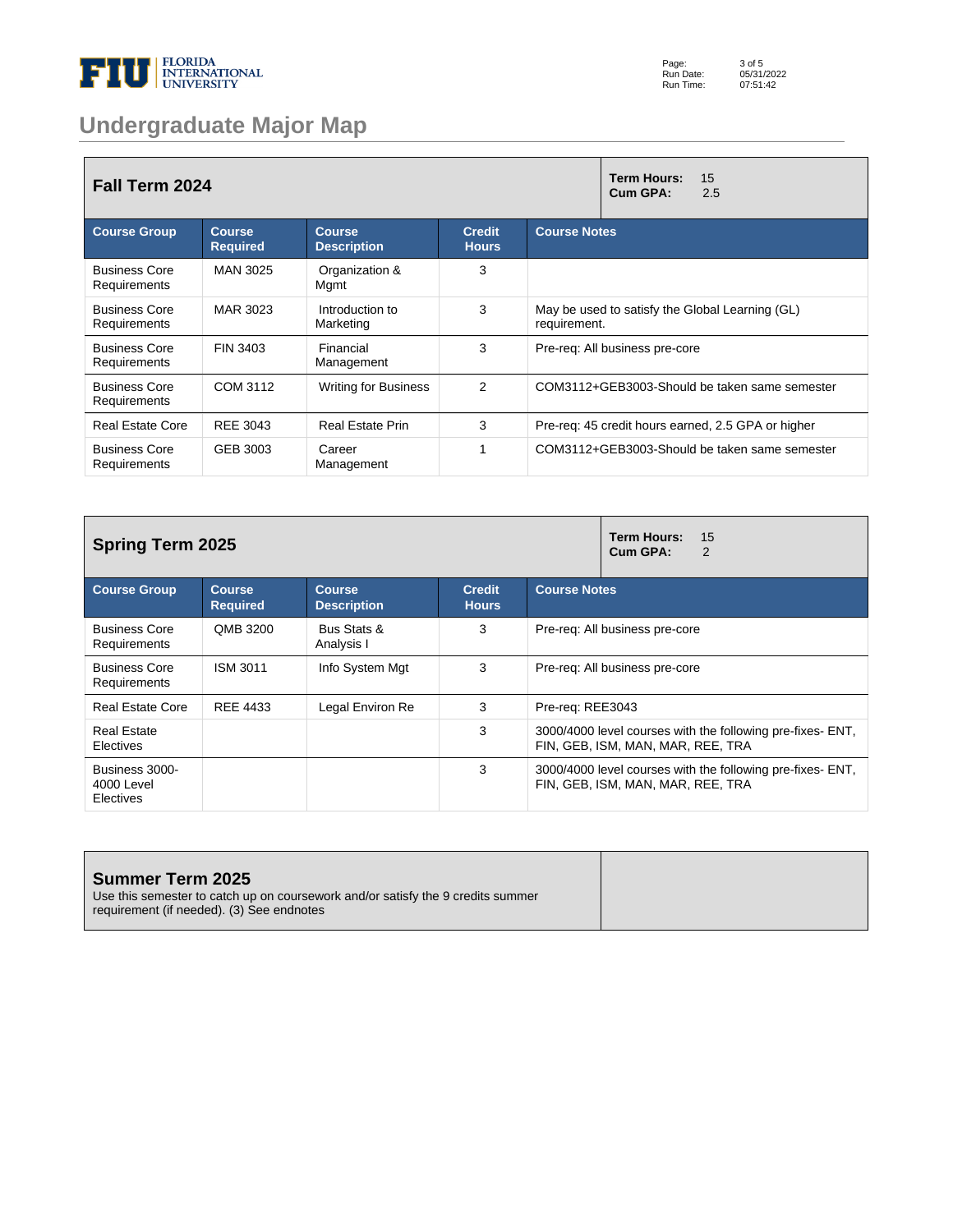

### **Undergraduate Major Map**

| <b>Fall Term 2025</b>                     |                                  | <b>Term Hours:</b><br>15<br>Cum GPA:<br>2 |                               |                                                                                                 |
|-------------------------------------------|----------------------------------|-------------------------------------------|-------------------------------|-------------------------------------------------------------------------------------------------|
| <b>Course Group</b>                       | <b>Course</b><br><b>Required</b> | <b>Course</b><br><b>Description</b>       | <b>Credit</b><br><b>Hours</b> | <b>Course Notes</b>                                                                             |
| <b>Business Core</b><br>Requirements      | <b>BUL 4310</b>                  | Legal Environ Bus                         | 3                             | Pre-reg: All business pre-core                                                                  |
| <b>Business Core</b><br>Requirements      | QMB 4680                         | Bus Stats &<br>Analysis II                | 3                             | Pre-req: All business pre-core                                                                  |
| <b>Real Estate Core</b>                   | <b>REE 4303</b>                  | <b>Real Estate Invest</b>                 | 3                             | Pre-req: REE3043. Course offered in Fall or Spring.<br>Check Schedule.                          |
| <b>Real Estate</b><br><b>Electives</b>    |                                  |                                           | 3                             | 3000/4000 level courses with the following pre-fixes- ENT.<br>FIN, GEB, ISM, MAN, MAR, REE, TRA |
| Business 3000-<br>4000 Level<br>Electives |                                  |                                           | 3                             | 3000/4000 level courses with the following pre-fixes- ENT,<br>FIN, GEB, ISM, MAN, MAR, REE, TRA |

| <b>Spring Term 2026</b>                   |                                  | <b>Term Hours:</b><br>15<br>Cum GPA:<br>2 |                               |                                                                                                                                                                                                                  |
|-------------------------------------------|----------------------------------|-------------------------------------------|-------------------------------|------------------------------------------------------------------------------------------------------------------------------------------------------------------------------------------------------------------|
| <b>Course Group</b>                       | <b>Course</b><br><b>Required</b> | <b>Course</b><br><b>Description</b>       | <b>Credit</b><br><b>Hours</b> | <b>Course Notes</b>                                                                                                                                                                                              |
| <b>Business Core</b><br>Requirements      | MAN 4720                         | Strategic<br>Management                   | 3                             | Senior Standing: 90 credits earned. Pre-reg: MAN3025,<br>MAR3023, COM3112, GEB3003, FIN3403, ISM3011, and<br>QMB3200. Co-Req: BUL4310 and QMB4680. May be use<br>to satisfy the Global Learning (GL) requirement |
| <b>Real Estate Core</b>                   | <b>REE 4204</b>                  | <b>Real Estate</b><br>Finance             | 3                             | Pre-req: REE3043. Course offered in Fall or Spring.<br>Check Schedule.                                                                                                                                           |
| <b>Real Estate Core</b>                   | <b>REE 4956</b>                  | Intl Real Estate                          | 3                             | Pre-req: REE3043                                                                                                                                                                                                 |
| Business 3000-<br>4000 Level<br>Electives |                                  |                                           | 3                             | 3000/4000 level courses with the following pre-fixes- ENT,<br>FIN, GEB, ISM, MAN, MAR, REE, TRA                                                                                                                  |
| Business 3000-<br>4000 Level<br>Electives |                                  |                                           | 3                             | 3000/4000 level courses with the following pre-fixes- ENT,<br>FIN, GEB, ISM, MAN, MAR, REE, TRA                                                                                                                  |

#### **Summer Term 2026**

Use this semester to catch up on coursework and/or satisfy the 9 credits summer requirement (if needed). (3) See endnotes

### **General Requirements**

\*Critical Indicator is the minimum grade indicated in specific courses to demonstrate proficiency and progress in major. Earning less than the minimum grade is a trigger for a conversation with advisor\*

#### GENERAL UNIVERSITY REQUIREMENTS

See your Panther Degree Audit (PDA) for a real-time update on your academic career progress and additional information on University and major requirements at http://my.fiu.edu.